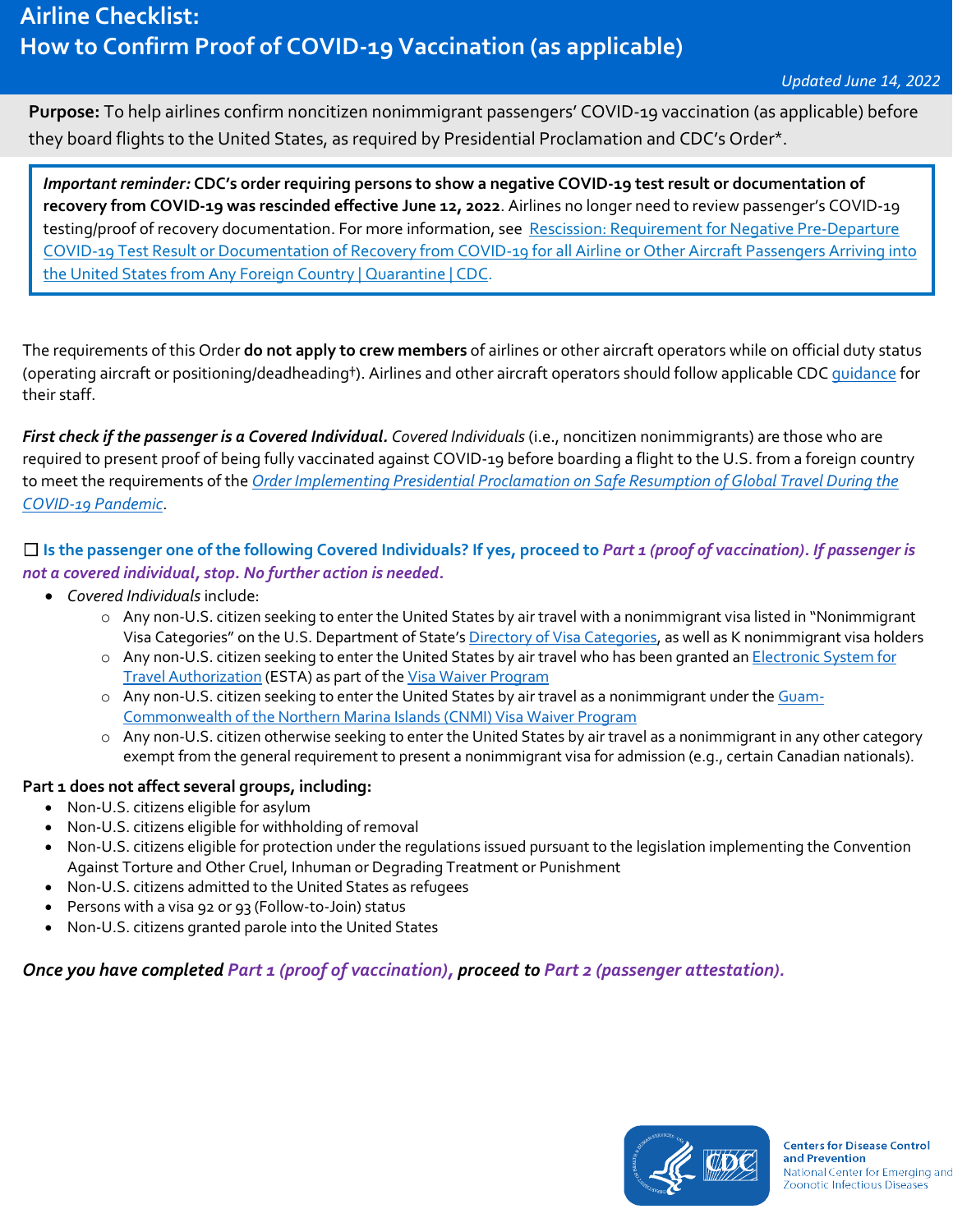*Covered Individuals who do not have proof of being fully vaccinated against COVID-19 or meet the requirements (including documentation) for an exception must be denied boarding.*

**Check if passenger has proof of being fully vaccinated against COVID-19. See checklist below.**

- **If passenger does not have proof of being fully vaccinated, passenger must meet criteria for an exception to this requirement, and show appropriate documentation, to board a flight to the U.S.** (See Annex for details and documentation needed for exceptions). Exceptions to this requirement are the following:
	- o Certain categories of persons on diplomatic or official foreign government travel
	- o Children under 18 years of age
	- o Participants in certain COVID-19 vaccine trials
	- o Persons with medical contraindications to receiving a COVID-19 vaccine
	- o Persons issued a humanitarian or emergency exception
	- o Persons with valid nonimmigrant visas (excluding B-1 [business] or B-2 [tourism] visas) who are citizens of a country with limited COVID-19 vaccine availability
	- o Members of the U.S. Armed Forces or their spouses or children (under 18 years of age)
	- o Sea crew members traveling pursuant to a C-1 and D nonimmigrant visa
	- o Persons whose entry would be in the U.S. national interest

## **How to check if passenger has proof of being fully vaccinated against COVID-19:**

### ☐ **TYPE OF VACCINATION RECORD: Passenger must show acceptable proof of COVID-19 vaccination.**

### **See table 1. All forms of proof of COVID-19 vaccination must have:**

- The personal identifiers (full name plus at least one other identifier such as date of birth or passport number) on the proof of vaccination match the personal identifiers on the passenger's passport or other travel identification document **AND**
- The name of official source issuing the record (e.g., public health agency, government agency, or other authorized vaccine provider) is provided **AND**
- Vaccine manufacturer and date(s) of vaccination; see "vaccine type" and "fully vaccinated" part of checklist **AND**
- The passenger meets CDC's definition of Fully Vaccinated Against COVID-19. See "fully vaccinated" portion of checklist.

| Table 1: Acceptable Proof of COVID-19 Vaccination |                                                                                                                                                                                                                                                                                                         |                                                                                                                                                                                                                                                                                                                                                         |  |  |
|---------------------------------------------------|---------------------------------------------------------------------------------------------------------------------------------------------------------------------------------------------------------------------------------------------------------------------------------------------------------|---------------------------------------------------------------------------------------------------------------------------------------------------------------------------------------------------------------------------------------------------------------------------------------------------------------------------------------------------------|--|--|
| Acceptable<br><b>Documentation Type</b>           | <b>Examples</b>                                                                                                                                                                                                                                                                                         | <b>Review Process</b>                                                                                                                                                                                                                                                                                                                                   |  |  |
| Verifiable records<br>(digital or paper)          | Vaccination certificate with QR code‡<br>$\bullet$<br>Digital pass via Smartphone application with QR code#<br>٠<br>(e.g., United Kingdom National Health Service COVID<br>Pass, European Union Digital COVID Certificate)                                                                              | Digitally scan or manually review the credential to<br>determine record was issued by an official source<br>(e.g., public health agency, government agency, or<br>other authorized vaccine provider) in the country<br>where the vaccine was administered AND<br>Determine if the passenger meets CDC's definition<br>for fully vaccinated (see below). |  |  |
| Non-verifiable paper<br>records                   | Printout of COVID-19 vaccination record or a COVID-19<br>$\bullet$<br>vaccination certificate issued at national or subnational<br>level or by an authorized vaccine provider<br>The CDC COVID-19 Vaccination Record card<br>٠                                                                          | Determine record was issued by an official source<br>(e.g., public health agency, government agency, or<br>other authorized vaccine provider) in the country<br>where the vaccine was administered AND                                                                                                                                                  |  |  |
| Non-verifiable digital<br>records                 | Digital photos of vaccination card or record<br>$\bullet$<br>Downloaded vaccination record or vaccination<br>$\bullet$<br>certificate from official source (e.g., public health<br>agency, government agency, or other authorized<br>vaccine provider)<br>A mobile phone application without a QR code# | Check for evidence the record is genuine (e.g., water<br>marks, seals, signatures, documented site of<br>administration) AND<br>Determine if the passenger meets CDC's definition<br>for fully vaccinated (see below)                                                                                                                                   |  |  |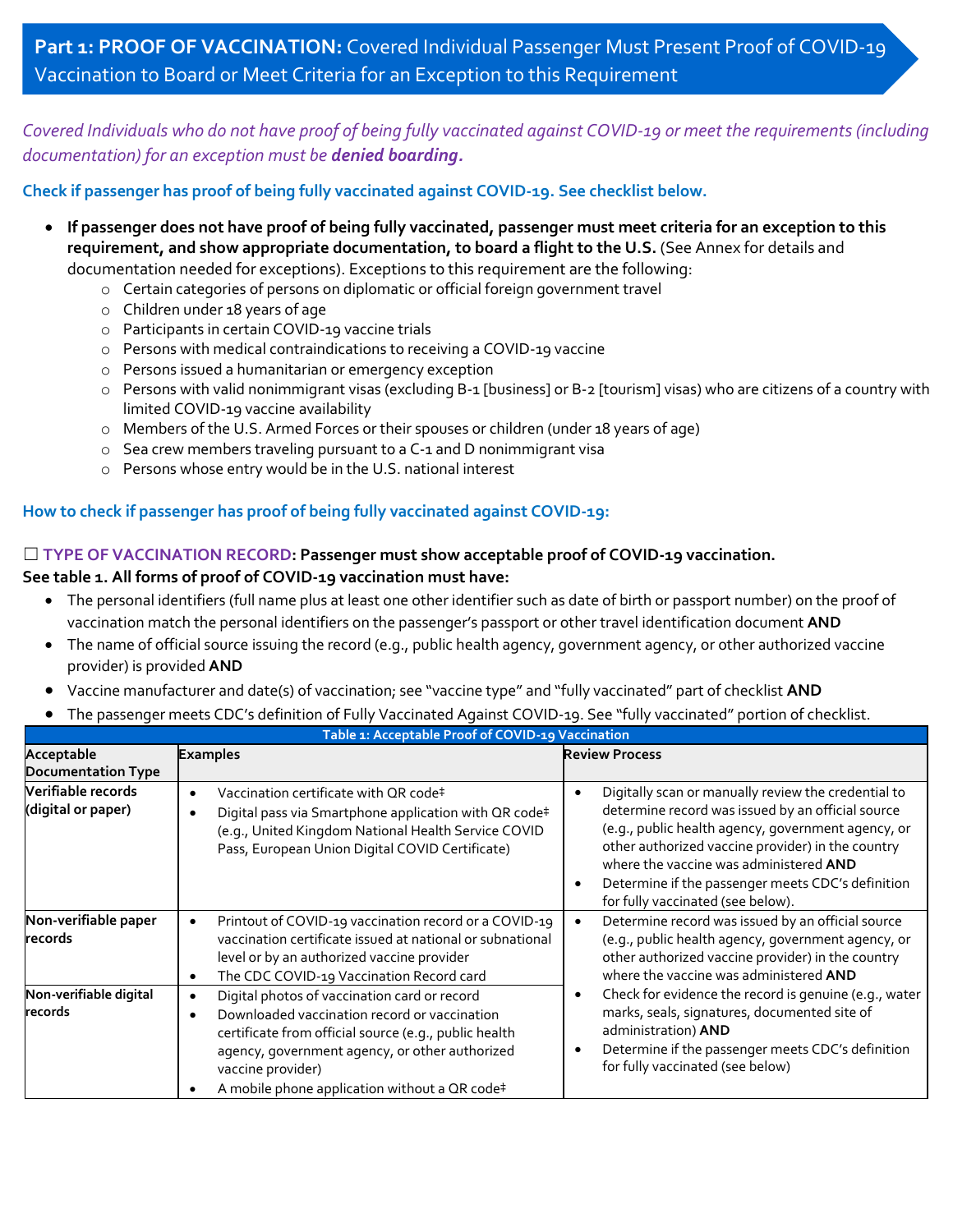## ☐ **VACCINE TYPE: Passenger must show accepted type of COVID-19 vaccine.**

Accepted COVID-19 vaccines are vaccines currently authorized for emergency use or approved by the U.S. Food and Drug Administration (FDA), or emergency use listed or approved by the World Health Organization (WHO). See table 2.

| Table 2: Accepted COVID-19 Vaccines |                                                                                                 |                                                                                                                                                                                                                                                                          |                                                                                |  |  |
|-------------------------------------|-------------------------------------------------------------------------------------------------|--------------------------------------------------------------------------------------------------------------------------------------------------------------------------------------------------------------------------------------------------------------------------|--------------------------------------------------------------------------------|--|--|
|                                     | Number of doses Vaccines Approved or Authorized by Vaccines Listed for Emergency Use<br>the FDA | (EUL) by WHO                                                                                                                                                                                                                                                             | <b>Certain Clinical Trial Vaccines Which Have</b><br><b>Confirmed Efficacy</b> |  |  |
| Single dose                         | Janssen/J&J                                                                                     | Janssen/J&J<br>$\bullet$<br>Convidecia (CanSinoBIO)<br>$\bullet$                                                                                                                                                                                                         |                                                                                |  |  |
| 2-dose series                       | Comirnaty (Pfizer-BioNTech)<br>Spikevax (Moderna)                                               | Comirnaty (Pfizer-BioNTech)<br>$\bullet$<br>Spikevax (Moderna)<br>$\bullet$<br>Vaxzevria (AstraZeneca)<br>٠<br>Covaxin<br>٠<br>Covishield<br>$\bullet$<br>BIBP/Sinopharm<br>$\bullet$<br>CoronaVac (Sinovac)<br>$\bullet$<br>Nuvaxovid (Novavax)<br>$\bullet$<br>Covovax | Medicago                                                                       |  |  |

## ☐ **FULLY VACCINATED: Passenger must meet CDC's definition of fully vaccinated against COVID-19.**

Any of the five options below are accepted.

- **Option 1:** 2 weeks (14 days) or more since a person received one dose of an accepted single-dose-series COVID-19 vaccine (e.g., Janssen/J&J) **OR**
- **Option 2:** 2 weeks (14 days) or more since a person's second dose in a 2-dose series of an accepted COVID-19 vaccine (see table 2) **OR**
- **Option 3:** 2 weeks (14 days) since a person received the full series of an accepted COVID-19 vaccine (not placebo) in a clinical trial; **OR**
- **Option 4**: 2 weeks (14 days) or more since the person received 2 doses of any "mix and match" combination of accepted COVID-19 vaccines listed in Table 2 administered at **least 17 days apart.**

A full 14 days must have passed since the day the COVID-19 vaccine series was completed. For example, if the vaccine series was completed on the first day of the month, the person is fully vaccinated on the 15th of that month.

# *All passengers who are Covered Individuals and 2 years or older must also comply with Part 2 (passenger attestation). Proceed to Part 2.*

# Part 2: PASSENGER ATTESTATION: Passengers Must Complete and Sign Attestation

CDC provided an updated passenger disclosure and attestation that all Covered Individuals boarding a flight to the United States must complete and sign.

Covered Individuals who are under 2 years of age do not need to complete the attestation. The airline or other aircraft operator may permit them to board an aircraft without an attestation but must confirm passenger's age by checking date of birth on passport.

☐ **COVERED INDIVIDUALS: Ensure that all Covered Individuals two years of age or older (i.e., noncitizen, nonimmigrant) have completed signed the** *Passenger Disclosure and Attestation. Links to the fillable attestation (available in multiple languages) is available here:* [Amended Order: Implementing Presidential Proclamation on Safe Resumption of Global Travel](https://www.cdc.gov/quarantine/order-safe-travel.html)  [During the COVID-19 Pandemic.](https://www.cdc.gov/quarantine/order-safe-travel.html)

**Notes**: \*Order[: Implementing Presidential Proclamation on Safe Resumption of Global Travel during the COVID-19 Pandemic](https://www.cdc.gov/quarantine/order-safe-travel.html) 

†Deadhead status: When crew member is on the "clock" and their time and movement are directed by the airline or aircraft operator either into, from, or between operational assignments.

‡The QR code in a verifiable vaccination record links to information confirming the credential was generated from an immunization record in an official database and is protected from tampering.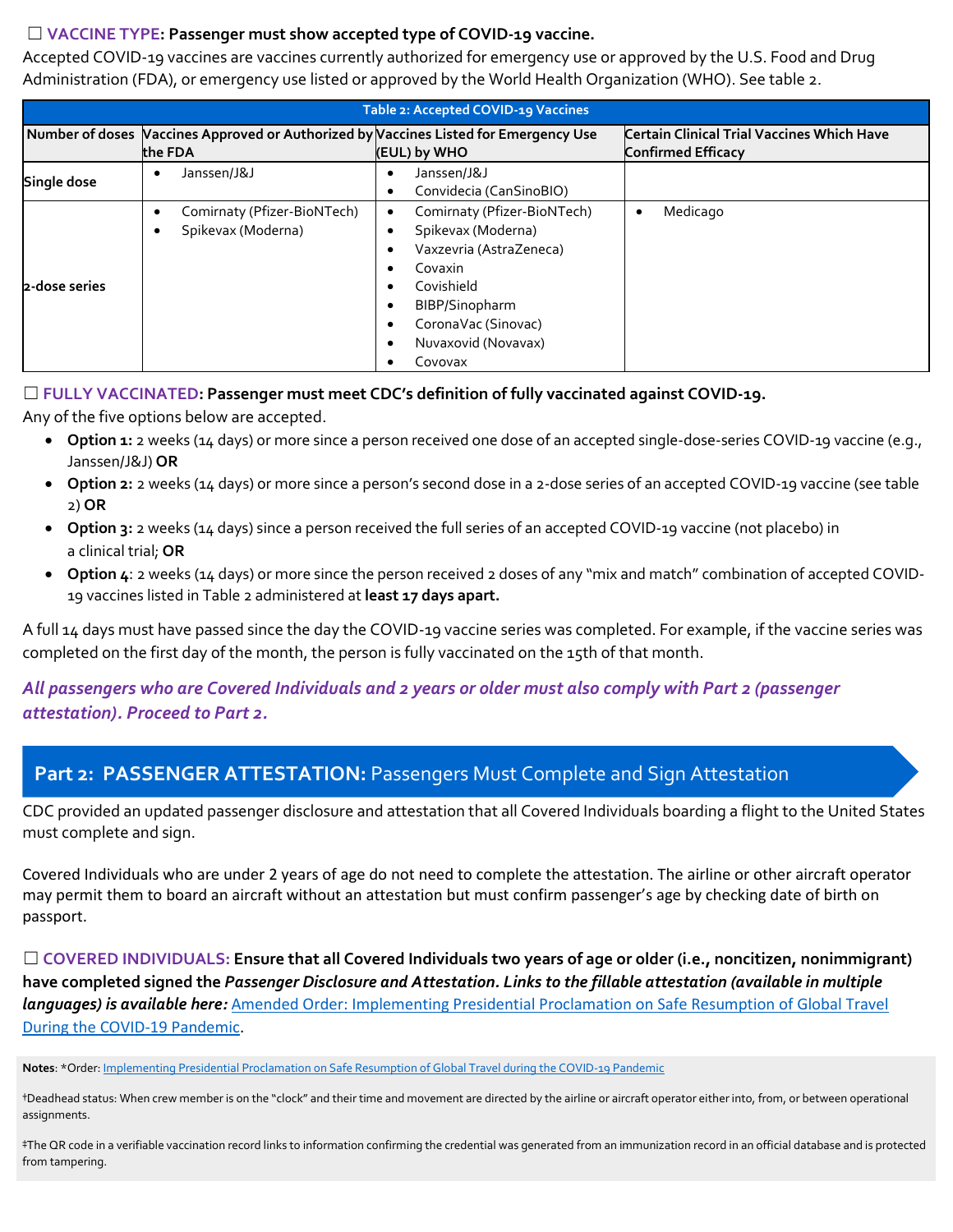## **Additional Resources**

#### **For Proof of Vaccination (Part 1):**

- Order: Implementing Presidential Proclamation on Safe Resumption of Global Travel during the COVID-19 Pandemic: [www.cdc.gov/quarantine/order-safe-travel.html](https://www.cdc.gov/quarantine/order-safe-travel.html)
- Technical Instructions for Implementing Presidential Proclamation *Advancing Safe Resumption of Global Travel during the COVID-19 Pandemic and CDC's Order:* [www.cdc.gov/quarantine/order-safe-travel/technical-instructions.html](https://www.cdc.gov/quarantine/order-safe-travel/technical-instructions.html)
- Aircraft Operators/Airlines/Crew FAQs: [www.cdc.gov/quarantine/order-safe-travel/airline-faqs.html](http://www.cdc.gov/quarantine/order-safe-travel/airline-faqs.html)

### **For Passenger Attestation (Part 2):**

• Passenger Disclosure and Attestation (links to fillable attestation and translated attestations): [www.cdc.gov/quarantine/order-safe](https://www.cdc.gov/quarantine/order-safe-travel.html)[travel.html](https://www.cdc.gov/quarantine/order-safe-travel.html)

#### **Other Pertinent Links:**

- Order: Requirement for Airlines and Operators to Collect Contact Information for All Passengers Arriving into the United States: [www.cdc.gov/quarantine/order-collect-contact-info.html](https://www.cdc.gov/quarantine/order-collect-contact-info.html)
- Technical Instructions for CDC's Contact Information Collection Order[: www.cdc.gov/quarantine/order-collect-ti.html](https://www.cdc.gov/quarantine/order-collect-ti.html)

| Annex: Non-US Citizen, Non-Immigrant Passengers Who May Be Allowed to Board Flight without Proof of Vaccination |                                                                                                                                                                                                           |  |  |  |
|-----------------------------------------------------------------------------------------------------------------|-----------------------------------------------------------------------------------------------------------------------------------------------------------------------------------------------------------|--|--|--|
| Category                                                                                                        | <b>How to Verify Exception</b>                                                                                                                                                                            |  |  |  |
| Persons on diplomatic or official                                                                               | Passenger must be traveling on one of the following non-immigrant visa classifications:                                                                                                                   |  |  |  |
| foreign government travel                                                                                       | A-1, A-2, C-2, C-3 (as a foreign government official or immediate family member of an official), E-1                                                                                                      |  |  |  |
|                                                                                                                 | (as an employee of TECRO or TECO or the employee's immediate family members), G-1, G-2, G-3,                                                                                                              |  |  |  |
|                                                                                                                 | G-4, NATO-1 through NATO-4, or NATO-6 (or seeking to enter as a nonimmigrant in one of those                                                                                                              |  |  |  |
|                                                                                                                 | NATO classifications) OR                                                                                                                                                                                  |  |  |  |
|                                                                                                                 | Passenger must be traveling with an official letter or other documentation (e.g., letter from U.S.                                                                                                        |  |  |  |
|                                                                                                                 | government, foreign government, or United Nations), explaining that their travel falls within the                                                                                                         |  |  |  |
|                                                                                                                 | scope of section 11 of the United Nations Headquarters Agreement or other travel pursuant to U.S.                                                                                                         |  |  |  |
|                                                                                                                 | legal obligation.                                                                                                                                                                                         |  |  |  |
| Children under 18 years                                                                                         | Confirm passenger's date of birth on passport                                                                                                                                                             |  |  |  |
| Participants in certain COVID-19<br>vaccine trials                                                              | Documentation (e.g., clinical trial letter, participant card, or modified vaccination card) of clinical trial                                                                                             |  |  |  |
|                                                                                                                 | participation that includes the following information:                                                                                                                                                    |  |  |  |
|                                                                                                                 | Passenger has participated or is participating in a Phase 3 COVID-19 vaccine trial with a qualifying<br>vaccine candidate listed in the technical instructions that meets CDC criteria for the exception; |  |  |  |
|                                                                                                                 | <b>AND</b>                                                                                                                                                                                                |  |  |  |
|                                                                                                                 | Passenger received the full series of an active (non-placebo) COVID-19 qualifying vaccine                                                                                                                 |  |  |  |
|                                                                                                                 | candidate, and lists name of the vaccine product and the date(s) received. See the technical                                                                                                              |  |  |  |
|                                                                                                                 | instructions for the list of COVID-19 qualifying vaccine candidates.                                                                                                                                      |  |  |  |
|                                                                                                                 | If a passenger received the full series of an accepted COVID-19 vaccine (non-placebo) in a clinical trial, the                                                                                            |  |  |  |
|                                                                                                                 | passenger is considered fully vaccinated. Airlines and airline operators must review the information                                                                                                      |  |  |  |
|                                                                                                                 | presented by the passenger to ensure that:                                                                                                                                                                |  |  |  |
|                                                                                                                 | Personal identifiers in the clinical trial documentation (full name plus at least one other identifier                                                                                                    |  |  |  |
|                                                                                                                 | such as date of birth or passport number) match with the passenger's passport or other travel                                                                                                             |  |  |  |
|                                                                                                                 | documentation AND                                                                                                                                                                                         |  |  |  |
|                                                                                                                 | The name of the COVID-19 vaccine product the participant received matches with a vaccine<br>٠                                                                                                             |  |  |  |
|                                                                                                                 | product listed in technical instructions; AND                                                                                                                                                             |  |  |  |
|                                                                                                                 | Vaccine series was completed at least 2 weeks (14 days) before the flight's departure.                                                                                                                    |  |  |  |
| Persons with medical                                                                                            | Letter from licensed physician must:                                                                                                                                                                      |  |  |  |
| contraindications to receiving a<br>COVID-19 vaccine                                                            | Be signed and dated on official letterhead that contains the name, address, and phone number of<br>$\bullet$                                                                                              |  |  |  |
|                                                                                                                 | the licensed physician who signed the letter<br>Clearly state that the passenger has a contraindication to receiving a COVID-19 vaccine. The name<br>$\bullet$                                            |  |  |  |
|                                                                                                                 | of the COVID-19 vaccine product and the medical condition must both be listed.                                                                                                                            |  |  |  |
|                                                                                                                 | Medical contraindications to COVID-19 vaccination include immediate or severe<br>$\circ$                                                                                                                  |  |  |  |
|                                                                                                                 | allergic reaction (e.g., anaphylaxis) after a previous dose or component of a COVID-19                                                                                                                    |  |  |  |
|                                                                                                                 | vaccine or known allergy to a component of a COVID-19 vaccine.                                                                                                                                            |  |  |  |
|                                                                                                                 | Objections to vaccination based on religious or moral convictions do not qualify.<br>$\circ$                                                                                                              |  |  |  |
|                                                                                                                 | Have sufficient personally identifiable information (full name plus at least one other identifier such                                                                                                    |  |  |  |
|                                                                                                                 | as date of birth or passport number) to confirm that the person referenced in the letter matches                                                                                                          |  |  |  |
|                                                                                                                 | with the passenger's passport or other travel documents.                                                                                                                                                  |  |  |  |
| Persons issued a humanitarian or                                                                                | Letter from U.S. government (paper or digital) regarding the exception.                                                                                                                                   |  |  |  |
| emergency exception                                                                                             |                                                                                                                                                                                                           |  |  |  |
|                                                                                                                 | Advise non-U.S. citizens, nonimmigrants to contact the U.S. embassy or consulate in the country where                                                                                                     |  |  |  |
|                                                                                                                 | they are located for more information regarding the humanitarian exception.                                                                                                                               |  |  |  |